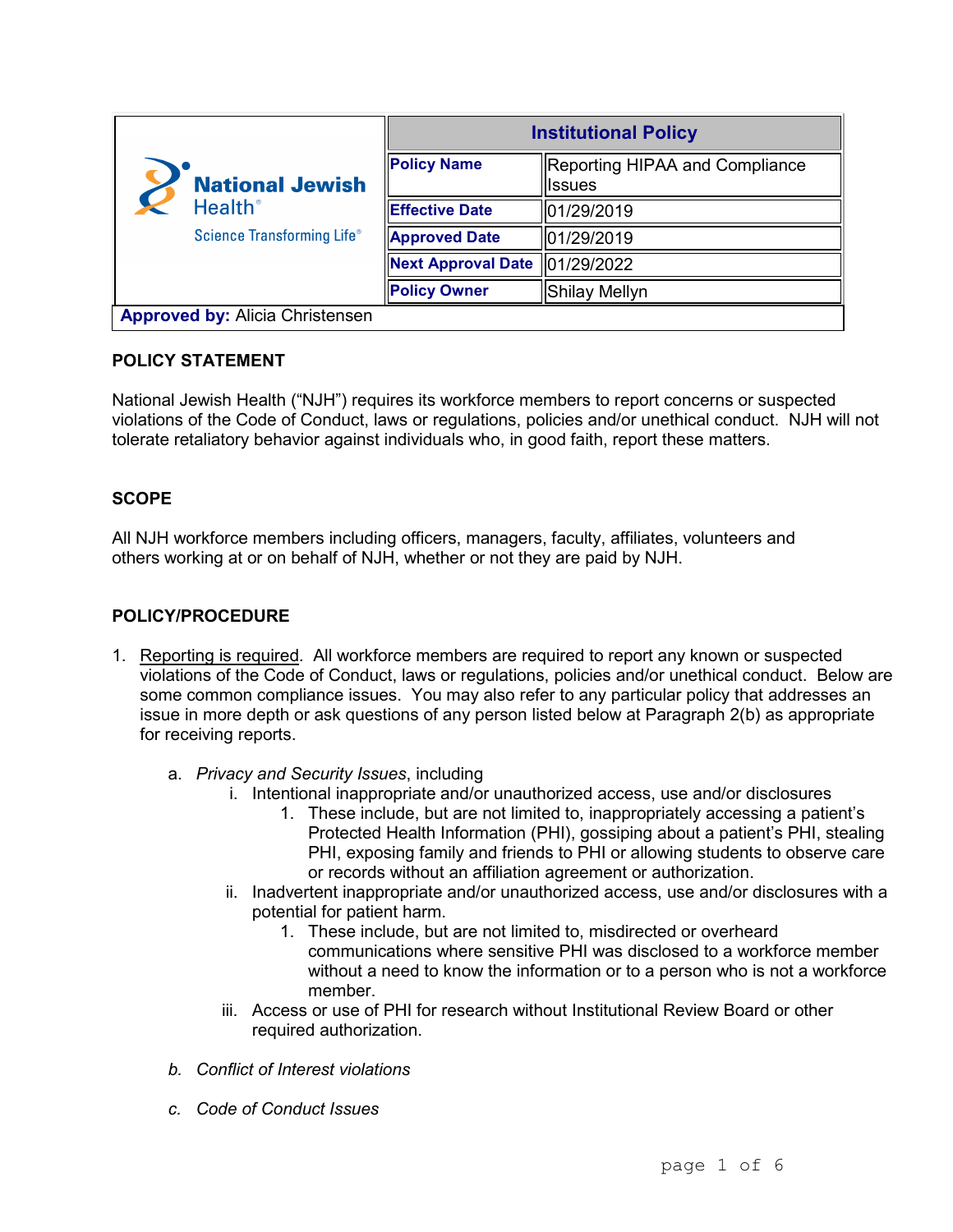- *d. Instances of fraud, waste or abuse*
- *e. Physician and other referral source relationship issues under the Stark law or the Anti-Kickback Statute*
- f. *Regulatory Issues*
	- i. Individuals providing services outside their scope of practice or without being appropriately licensed, registered or certified;
	- ii. Unauthorized use of a Drug Enforcement Agency ("DEA") number or Colorado controlled substance registration number;
	- iii. Hiring or contracting with ineligible, sanctioned or debarred persons or entities;
	- iv. Coding or billing errors systemic in nature.
- *g. Research Issues* 
	- i. Human subjects protection requirements including
		- 1. Institutional Review Board
		- 2. Federal Drug Administration
		- 3. Office of Human Research Protection
	- ii. Research animal welfare requirements including
		- 1. Institutional Animal Care and Use Committee
		- 2. United States Department of Agriculture
		- 3. Animal Welfare Act and regulations
		- 4. Public Health Service Policy on Humane Care and Use of Laboratory Animals
		- 5. Office of Laboratory Animal Welfare, National Institutes of Health
	- iii. Scientific and Research Misconduct including fabrication, falsification and plagiarism
	- iv. Clinical research billing compliance
	- v. Grants management
	- vi. Institutional Biosafety Committee
- *h. Potential Diversion of any Pharmaceutical Items*
- *i. Notice of audit/ investigation or arrival of auditors or enforcement officials from* 
	- i. Office of Inspector General;
	- ii. Centers for Medicare and Medicaid Services
	- iii. Office for Civil Rights unless related to Human Resources/employment issues
	- iv. Federal Drug Administration
	- v. Drug Enforcement Administration
	- vi. Colorado Department of Public Health and Environment
	- vii. Other municipal, county, state or federal regulatory or investigatory departments
- *j. Any other issue or concern related to non-compliance or unethical behavior*
- 2. Expectations for Workforce Member Reports
	- a. *Report to be filed internally* under most circumstances, a workforce member who has a concern or suspects a violation is expected to report such concern/problem internally prior to making any disclosures to external sources.
	- b. *Internal Reports (written or oral) shall be made to one or more of the following:*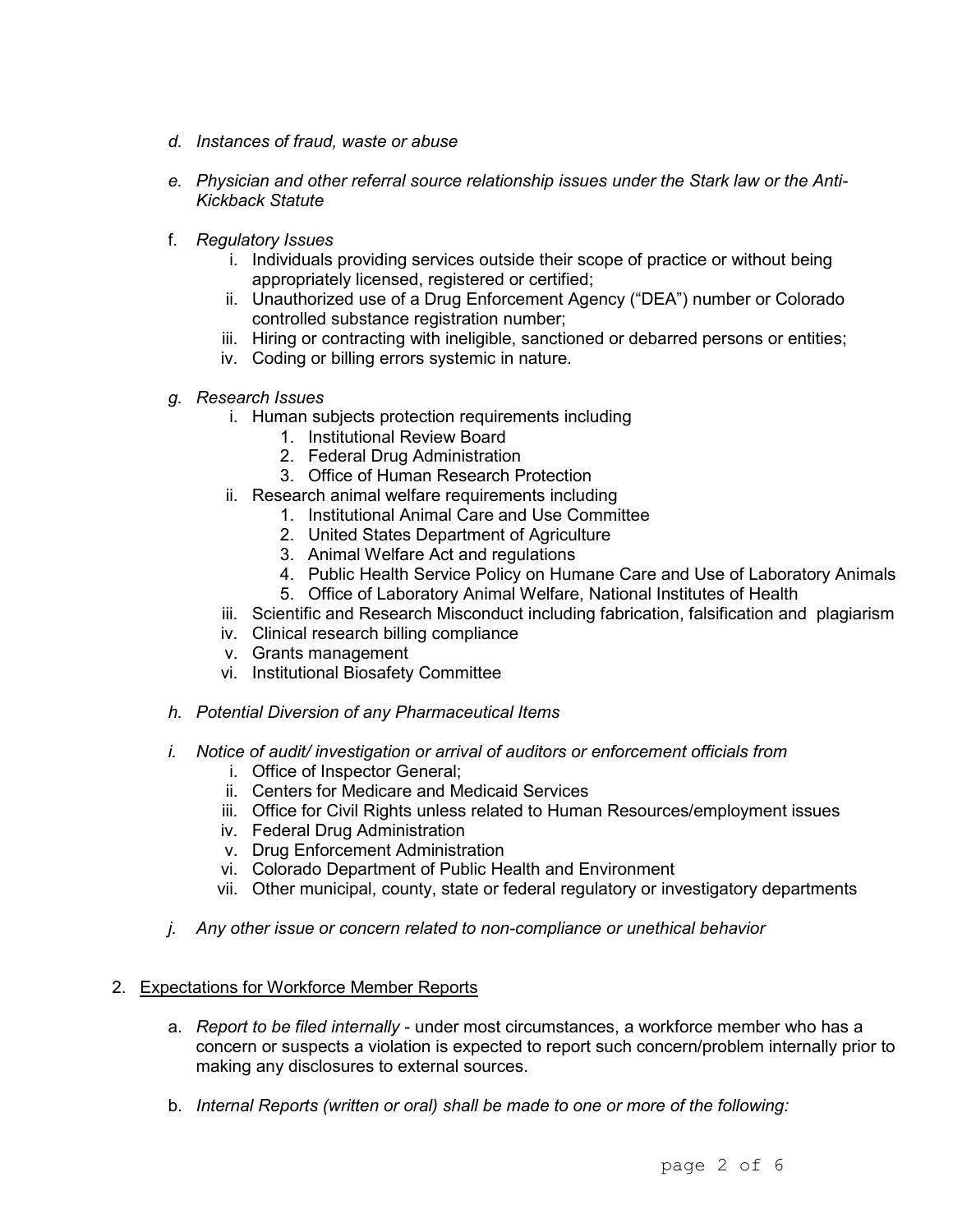- i. The workforce member's supervisor, manager or director
- ii. The Privacy Officer, VP, Legal and Regulatory Affairs or Chief Compliance Officer (Executive Vice President, Chief Operating Officer)
- iii. The Executive Vice President, Academic Affairs
- iv. The Vice President, Human Resources
- v. Other NJH senior leadership
- vi. Compliance Hotline 844-369-5635 or NJhealth.ethicspoint.com
	- 1. Reports can be made using either method 24 hours a day, 7 days a week.
	- 2. Reports using these methods are made to a neutral third party and the information is provided to the Compliance Office for appropriate response and investigation.
	- 3. Reports may be made anonymously. Only If the reporters request their information be retained will it be shared with the Compliance Office.
- vii. Written Report to Compliance Office
	- 1. Please include as many details (dates, locations, names of other witnesses) as possible in order to provide a solid basis for an investigation.
	- 2. Written Reports may be marked confidential and sent to the attention of the Compliance Office, the VP, Legal and Regulatory Affairs and/or the Chief Compliance Officer at:

Executive Office, M211c 1400 Jackson Street Denver, CO 80206-2761

- c. *Reporting outside NJH*  the expectations for internal reporting do not apply if the individual is participating in an accreditation survey, investigation or law enforcement activity that the individual did not initiate.
- d. *Confidential information must be protected* To the extent any report involves confidential or privileged information, the workforce member must ensure that such disclosure is limited to the appropriate internal authorities or to the appropriate governmental entity or regulatory agency.

### 3. Investigation of Internal Reports

- a. *Report* review. The Chief Compliance Officer or designee will promptly review all reports of known or suspected non-compliance. If the Chief Compliance Officer or designee concludes that a particular report does not merit investigation, he/she must record that conclusion and any analysis of supporting facts and circumstances.
- b. *Investigation.* Unless the Chief Compliance Officer or designee concludes that a report is without merit, the report must be thoroughly investigated. Generally, this will be accomplished by the Privacy Officer, the VP, Legal and Regulatory Affairs and/or the Chief Compliance Officer. Additional individuals with particular expertise may be asked to assist with the investigations, such as Vice President, Human Resources, the Executive Vice President of Academic Affairs and legal counsel.
- c. *Documenting Investigation.* The investigator will prepare a written report to document the investigation and provide it to the Chief Compliance Officer or designee.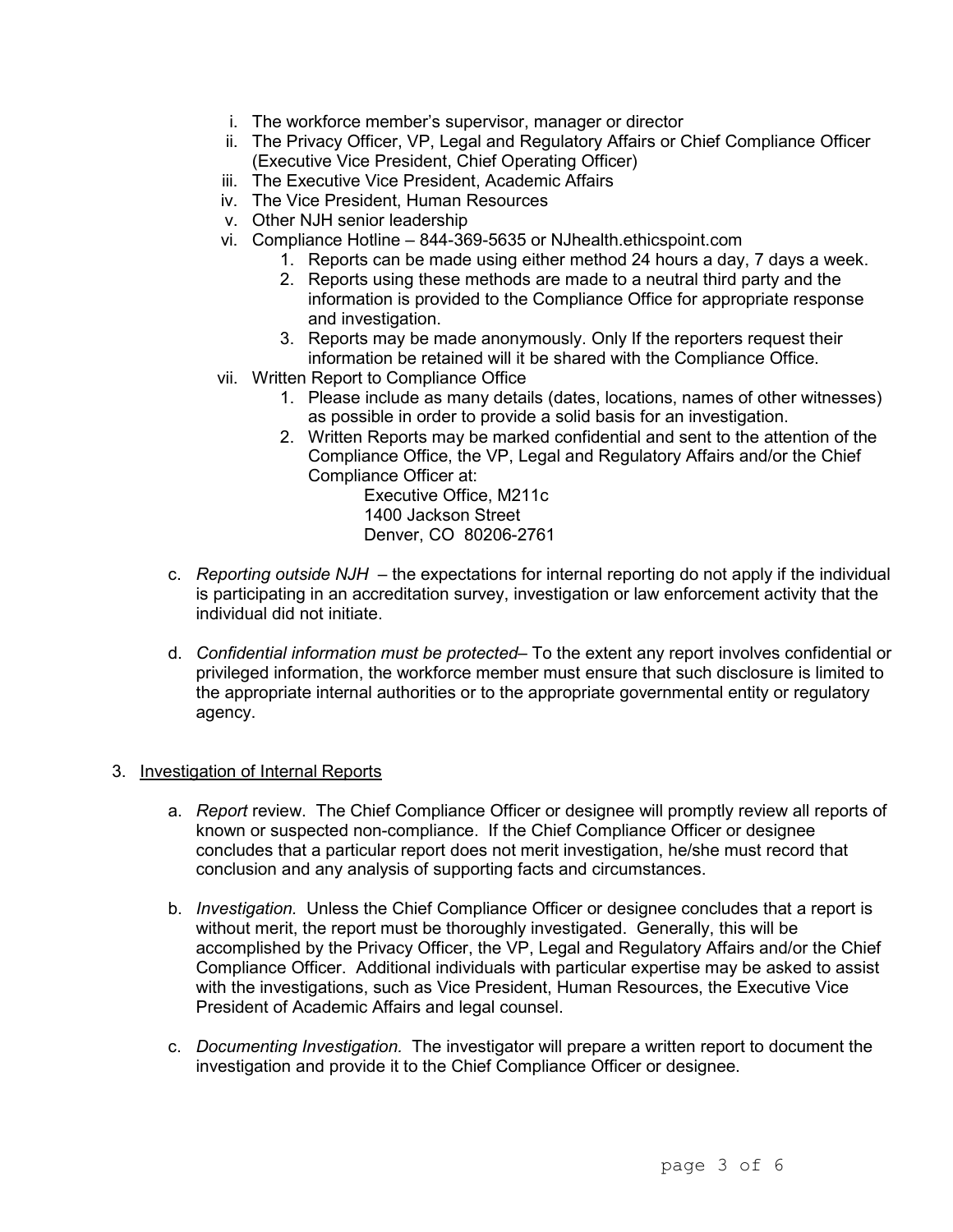- d. *Maintenance of documentation.* All documentation involving a report and its investigation will be maintained within the Compliance Office.
- e. *Develop and Implement Corrective Action* Plan. The Chief Compliance Officer or designee:
	- i. will review the report of the investigation;
	- ii. may solicit recommendations for corrective and/or disciplinary action or other sanctions;
	- iii. will identify appropriate disciplinary or corrective actions to address substantiated allegations and other compliance concern; and
	- iv. will assure that the corrective action plan is implemented in a timely manner.
- f. *Limited sharing of Information with the initial reporter and others.* Due to confidentiality, legal and ethical reasons, details of the investigation, findings or outcomes may not be appropriate to share with individuals who report concerns or those who have reported anonymously. This information will be shared as appropriate and to the extent allowed by law.
- g. *Maintenance of documentation.* All documentation involving a report and its investigation will be maintained within the Compliance Office.

# 4. No Retaliation for Reporting in Good Faith, Whistleblower Protection

- a. *Retaliation prohibited*. Retaliatory behavior including harassment, unfavorable changes in working conditions without independent grounds or disciplinary action against any individual who, in good faith, reports concerns of suspected violations of law, policy, the Code of Conduct or unethical conduct is strictly prohibited.
- b. *Protected Reporting Activities*. The following reporting actions are specifically protected:
	- i. Reporting internally any conduct or behavior in violation of law, regulation, policy and/or the Code of Conduct.
	- ii. Assisting with an investigation or proceeding which involves non-compliance conduct or behavior. Note: If during such investigation or proceeding it is found that the reporting party was involved in any non-compliance behavior, appropriate corrective or disciplinary actions may be taken.
	- iii. Disclosing information to a government or law enforcement agency, where the individual has reasonable cause to believe that the information reveals a violation or possible violation of federal or state law or regulation.
	- iv. Assisting in an investigation or proceeding being conducted by a federal or state regulatory or investigatory agency which involves any conduct that the individual reasonably believes to be a violation of:
		- 1. federal criminal law relating to Medicare fraud or abuse
		- 2. Any rule or regulation of the Department of Health and Human Services
		- 3. Any provision of federal or state law or regulation
		- 4. Any other violation of federal or state law or regulation.
- *c. Reporting Suspected Retaliation* 
	- i. If any workforce member believes he or she has been subjected to any action that constitutes retaliation prohibited by the provisions of this policy, he or she may file a complaint with his or her own supervisor/manager/director, the VP, Legal and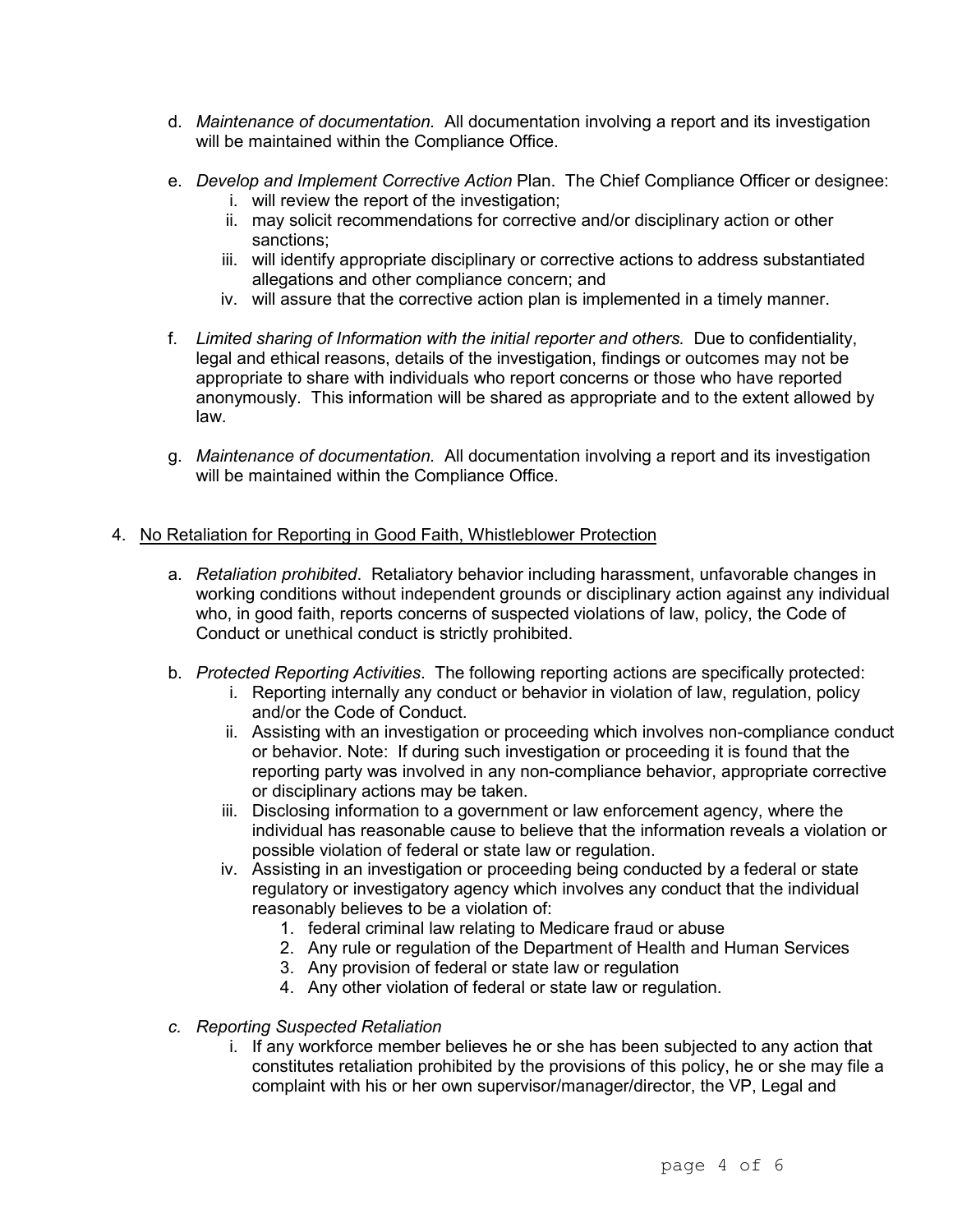Regulatory Affairs, the Chief Compliance Officer or the Vice President of Human Resources.

- ii. The Chief Compliance Officer or designee and the Vice President of Human Resources will direct the investigation and take any action(s) indicated to protect the reporting employee and preserve the status quo until the investigation is concluded and the report is received.
- iii. Upon determination that a workforce member has been subjected to any improper employment or other retaliatory action in violation of this policy, appropriate action will be taken to correct the situation

### 5. Monitoring and Reports

- a. *Tracking Log.* The Compliance Office will track internal reports of compliance and ethics concerns including the nature of the allegation, whether or not an issue was substantiated and whether any workforce member was sanctioned, disciplined or terminated.
- b. *External Audits and Investigations.* Upon notification, the Compliance Office will track a description of the particulars of any audit or investigation, including its involvement, if any, and the outcome.
- c. *Board* Reporting. The Chief Compliance Officer or designee will prepare and present reports of investigations of internal reports, external audits and investigations, outcomes and follow-up actions for the appropriate committee of the Board of Directors to ensure competent oversight.

### **RESPONSIBILITIES**

- 1. Employees, affiliates and volunteers
	- a. Be knowledgeable about this policy
	- b. Report violations or suspected violations.
- 2. Supervisors
	- a. Make employees, affiliates and volunteers aware of this policy.
	- b. Upon receiving any report under this policy, advise appropriate compliance personnel.
	- c. Cooperate with any appropriate investigation as necessary.
	- d. Keep all details of a report or investigation confidential unless otherwise authorized to disclose information
	- e. Take extra care to be certain no retaliation or harassment occurs if the identity of an individual who has filed a report is known or suspected.
- 3. Human Resources
	- a. Accept and investigate protected disclosures regarding employment matters.
	- b. Participate in the investigation of complaints of retaliation for making protected disclosures with the Chief Compliance Officer or designee.
	- c. Maintain findings of wrongful conduct or false allegations in the individual's personnel file.